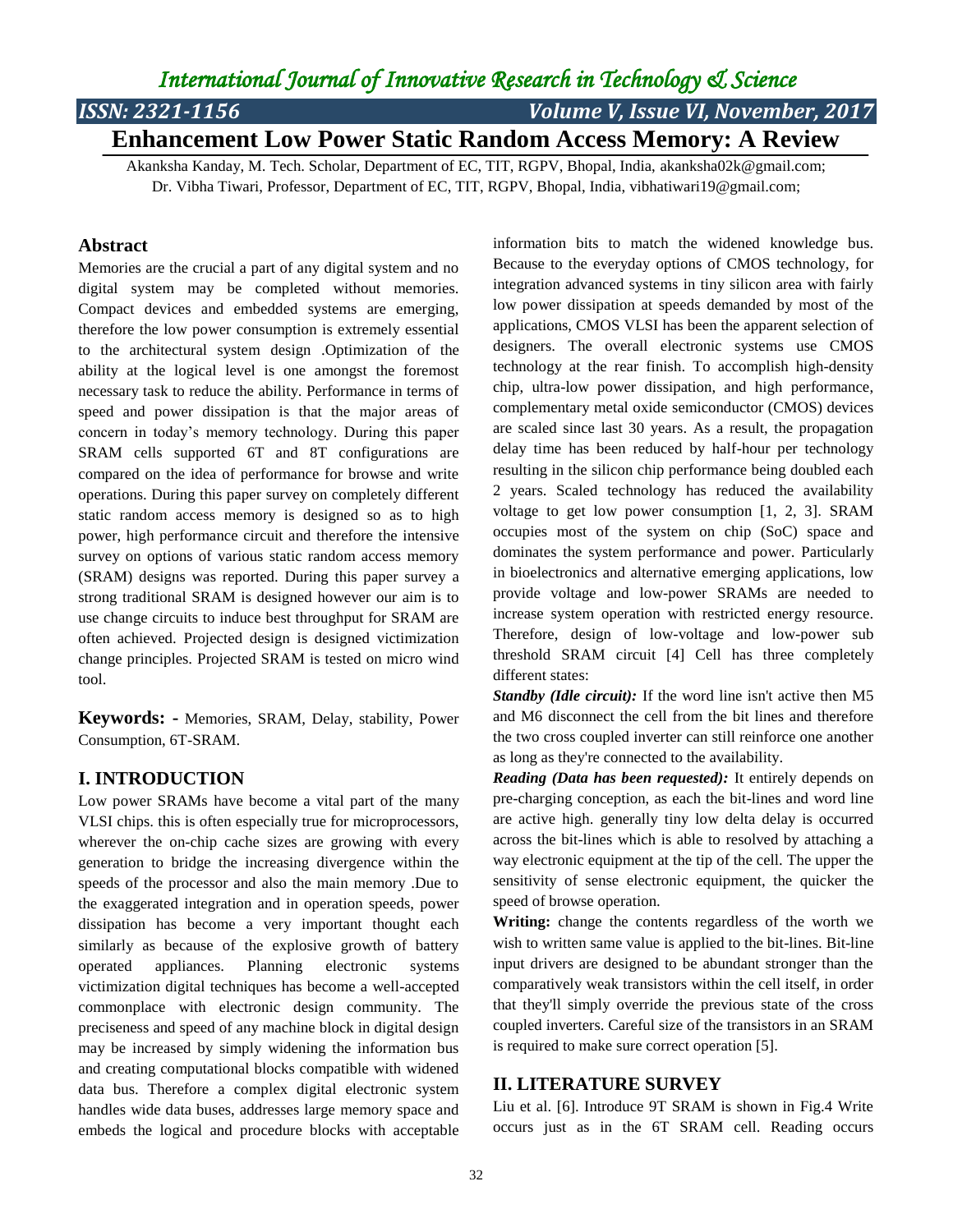### *ISSN: 2321-1156 Volume V, Issue VI, November, 2017*

separately through N5, N6 and N7 controlled by the read signal going high. This design has the problem of the high bit line capacitance with more pass transistors on the bit line.



Figure 1: 9T SRAM Cell Structure

A Jain et al. [7]. Proposed three techniques i.e. MT-CMOS (Multi- Threshold CMOS), Dynamic Voltage Scaling and Gated Voltage Technique in 90nm CMOS technology using Cadence Virtuoso to reduce leakage power in 6T and 5T SRAM cell. By performing proper read and write operations, leakage current was calculated. Subsequently leakage reduction technique was applied and found that MT-CMOS technique is best. The leakage power in 6T SRAM cell was reduced to 46% and in 5T SRAM cell 43.71%.

K Rathi et al. [8].Analyzed 8T Static Random Access Memory cell at 65nm process technology is shown in fig.3 this topology was originally proposed for a subthershold static RAM design and optimized for functionality and performance over a large voltage rang. A write operation is performed through WWL, WBL and WBLX port, where as single ended read operation is exercised through RWL and RBL ports.RBL is precharged at the end of each read cycle and keeps precharged during a write cycle. In this bit cell write and read ports are decoupled in contrast to the traditional 6T cell. Read-SNM problem is eliminated and 6T static RAM part can be sized for better writeablity without trading off RSNM. This makes the voltage drop across unaccessed read buffers zero and hence leakage on read bit line is highly reduced. Vdd is the virtual supply nodes for the cross coupled inverters and its voltage can be brought down during a write access to weaken PMOS load device and ease write ability problem at low voltage. Since the entire bit cells on a row are written and read at the same time, Vdd is shared across one row of memory cells.



S Hollis et al [9]. Proposed a novel 6T SRAM cell for ultra low-voltage applications. Author found 36% improvement as compared to conventional 6T SRAMs. Moving from 130nm to 65nm technology area increased from 71% to 82%. Leakage power was reduced up to 21%. The whole work was done in 65nm technology.

Abhijeet et al [10] proposed Dual Vth 5T SRAM cell and compared to dual Vth 6T SRAM cell using 180nm CMOS technology. The leakage current for 5T SRAM cell was found to be 210mu watt and for 6T SRAM cell was found to be 390mu watt. Write delay for "0" and "1" was calculated to be 3.0038e-8ns and 1.53e-8ns respectively for 5T and 3.05e-8ns and 1.51e-8ns respectively for 6T.

R.K. Chauhan et al [11] reported 7T, 6T, 5T and 4T cells configuration and found the highest stability in 6T SRAM cell. The process was carried out using 32nm technology. The whole circuit verification was done using Tanner tool, design schematic on S-Edit and net list simulation was done using T-spice. Finally, waveforms were analyzed through W-Edit. An asymmetric configuration was implemented to reduce leakage power and found 6T SRAM best. Power dissipation in 6T SRAM cell for standby, reading and writing mode was found to be 8.2e-11, 4.5e-7 and 5.23e-11 respectively. Delay calculated for read and write was 25ns and 0.8ns respectively.

K. Harikishore et al [12] proposed an 8-bit 6T SRAM cell with Low Sub threshold leakage power using leakage current reduction technique. The circuit was designed using 180nm CMOS/ VLSI technology in Micro-wind tool and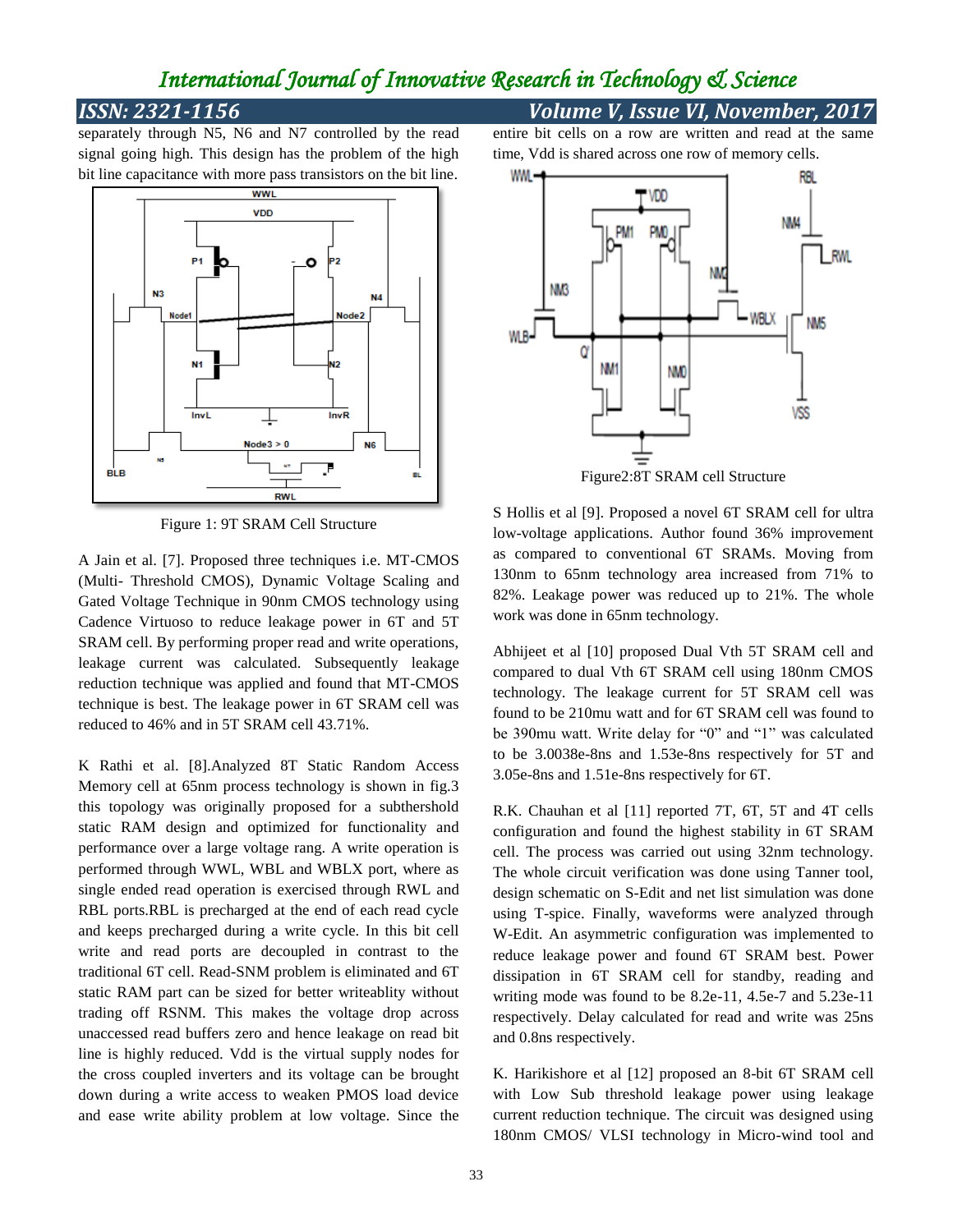as follows.

### *ISSN: 2321-1156 Volume V, Issue VI, November, 2017*

found 50% less power consumption than conventional 6T SRAM.

Pankaj Agarwal et al,[13].existing SRAM Cells 6T SRAM Cell A SRAM cell should perform read , write and hold operations as long as the power is applied. An ordinary flipflop could accomplish this requirement, but the size is quite large. This is a good trade-off in large RAM arrays where the memory cells dominate the area. This smaller cell size offers shorter wires and therefore it results in lower dynamic power consumption. The 6T SRAM cell contains a pair of weak cross-coupled inverters holding the state and a pair of access transistors to read or write the state. The 6T SRAM cell achieves its compactness for reading and writing the cell. The positive feedback corrects disturbances caused by leakage or noise



Figure 3. 6T-SRAM bit-cell.

6T SRAM cell each bit in an SRAM is stored on four transistors that form two cross-coupled inverters. This storage cell has two stable states which are used to denote 0 and 1. Two additional access transistors serve to control access to a storage cell during read and write operations. A typical SRAM uses six MOSFETs to store each memory bit. In addition to such 6T SRAM, other kinds of SRAM chips use 8T, or more transistors per bit. Access to the cell is enabled by the word line (WL in figure) which controls the two access transistors M5 and M6 which, in turn, control whether the cell should be connected, to the bit lines: BL and BL bar. They are used to transfer data for both read and write operations. Although it is not strictly necessary to have two bit lines, both the signal and its inverse are typically provided in order to improve noise margins. An SRAM cell has three different states it can be in: standby where the circuit is idle, reading when the data has been requested and writing when updating the contents. The SRAM to operate in read mode and write mode should have "readability" and "write stability" respectively. The three different states work

*Problem IN SRAM:* in research in SRAM have become a critical component of many VLSI chips more power consumption. In circuit 6T SRAM cell problem are more power consumption in Write operation in CMOS SRAM cell how many transistors are used in the implementation of SRAM are also optimizing.

*Proposed Design:* The circuits have been simulated on Micro Wind tool. To make the impartial testing environment all the circuits has been simulated on the same input patterns the consumption of power and speed of SRAMs are some important issues among a number of factors that provides a solution which describes multiple designs that minimize the consumption of power our propose SRAM . An SRAM is designed and how it works is essential to building advanced logic circuits and reduces power consumption and reduces power during the Write operation in CMOS SRAM cell and proposed SRAM cell circuit designed using switching principles. Minimize power consumption.

### **III. PROJECTED OUTCOME**

Minimize power consumption. Designed effective SRAM circuit and enhanced SRAM base low power consumption Best possible answer.

### **IV. CONCLUSION**

In study in area of circuit designed in SRAM cell, The SRAM is designed for high speed operation, with low power technique by using small voltage swings on the bit-lines during write operation. The 16nm-8T format exhibited enormous amount of read stability compared to that of 6T format. Also it was found that the most stable form of 8T-SRAM cell can be designed by keeping the cell ratio as minimum as unit of power. Standby leakage power dissipation by the cell was estimated at different sizing of the transistors. It is almost equal to 6T SRAM write delay and 8T. The 9T SRAM structure uses the advantages of 6T and 8T SRAM, 9T SRAM uses the two bit lines and also have the different read and write line. Our proposed designed effective SRAM circuit and enhanced SRAM base low power consumption.

#### **REFERENCES**

[1]. Aur, Y., Member, S., Buchanan, D.A., Chen, W.E.I., Frank, D.J., Ismail, K.E. and Wong, H. (1997) CMOS Scaling into the Nanometer Regime. Proceedings of the IEEE, 85, 486-504.